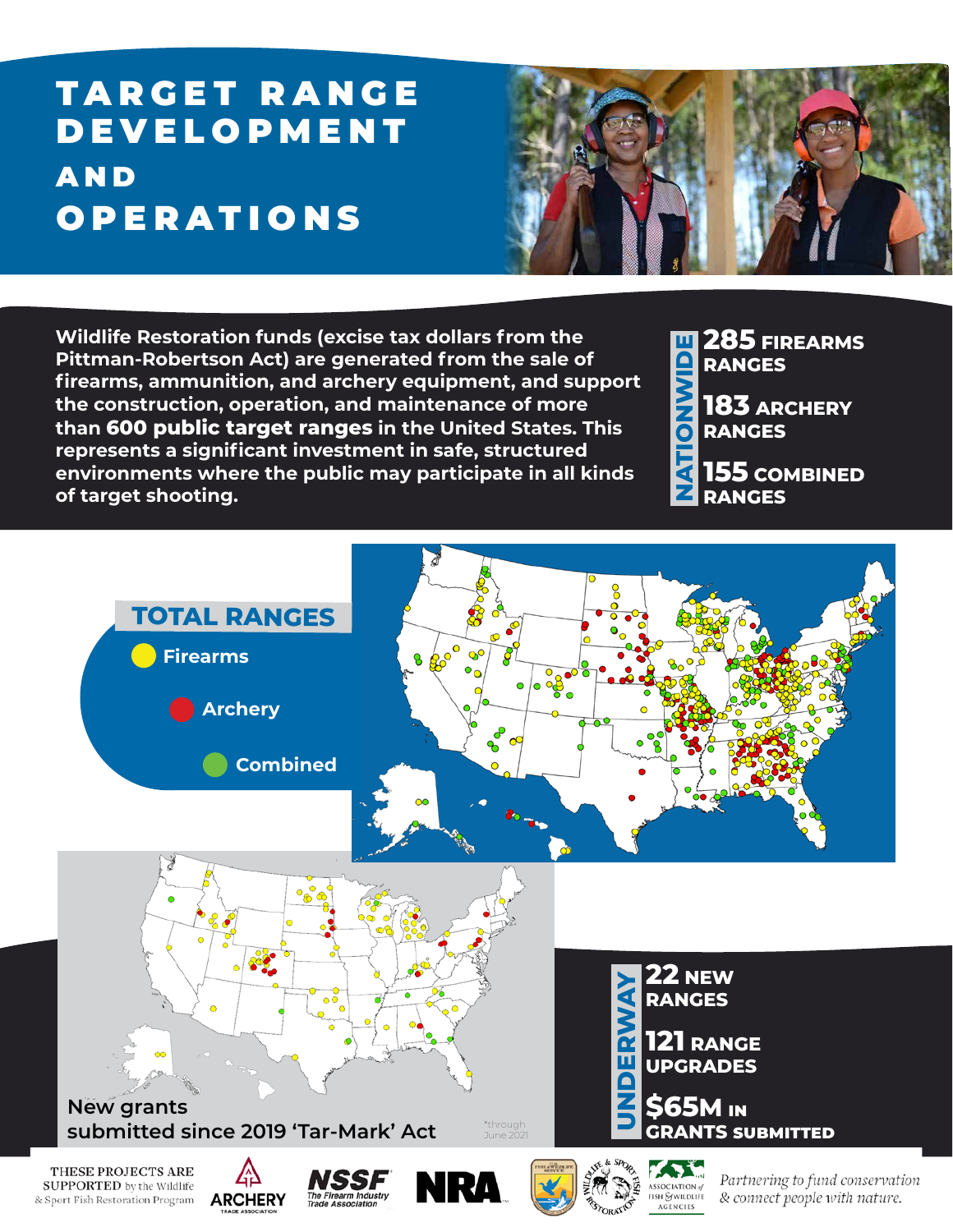# Let us help you PLAN YOUR RANGE PROJECTS



## **There are many resources available to state agencies for planning and developing ranges.**

#### **Here are a few documents to get started:**



**(1-page flowchart)**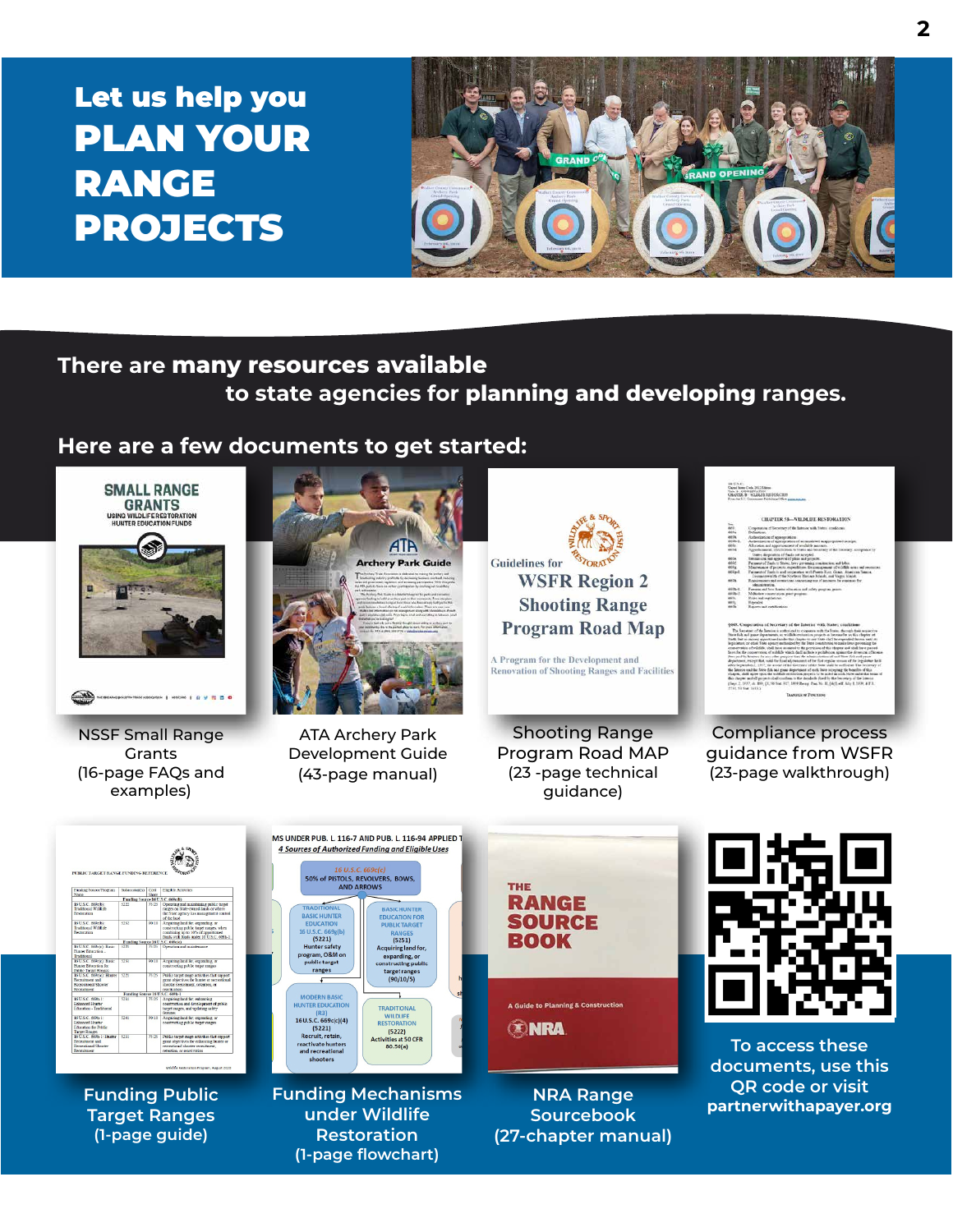#### **PROJECT EXAMPLES**



**Summerhaven Shooting Range Augusta, ME** Work funded: new pistol, rifle and archery ranges



**Great Swamp Shooting Range West Kingston, RI** Work funded: backstops, safety baffles, range office and new archery range



**Saratoga Sand Plains Wildlife Management Area Archery Range Wilton, NY** Work funded: 50-yard archery range with 16 targets and elevated platform

## **BENEFITS OF FUNDING**

- **• New public firearm and archery range construction**
- **• Range renovation, including:**
	- **Increased capacity**
	- **ADA accessibility**
	- **Additional user types**
- **• Safety improvements - Noise**
	- **Lead management**
- **• Firearm and archery education**
- **• R3-related Activities**

• • •

**• Operation & maintenance of ranges**